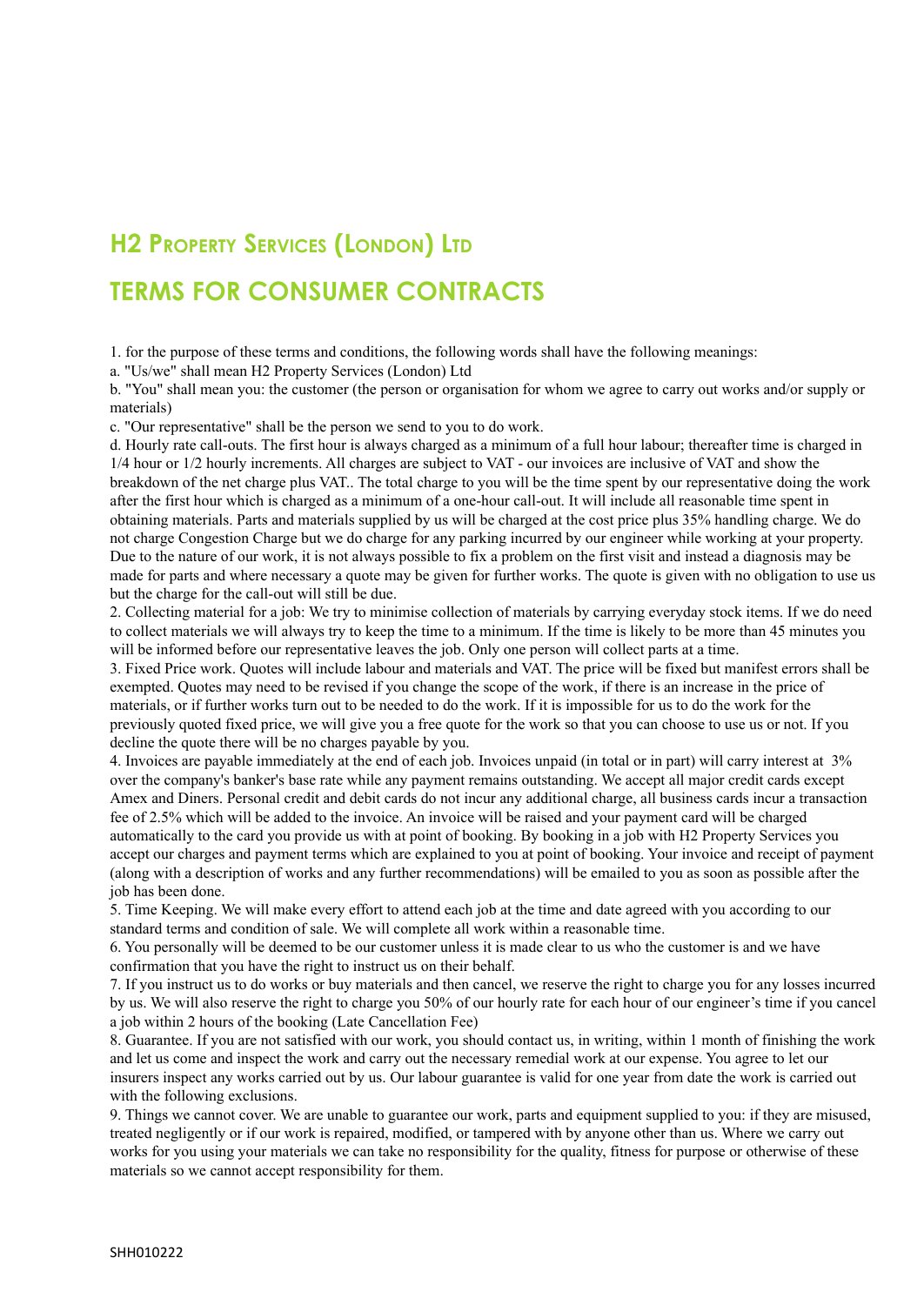10. When we supply parts, with the exception of boilers, it is the responsibility of the customer to ensure that the warranty is registered with the manufacturer. Faulty parts are the responsibility of the manufacturer not H2 Property Services (London) Ltd.

12. We cannot guarantee work where you order us to carry out work against the advice of our representative. This advice will be given to you either orally, or in writing. Our guarantee is also void if we indicate that further works need to be carried out.

13. We cannot guarantee (because of its nature) any work to unblock waste or drainage pipes. Nor can we guarantee further damage or defects caused by work that is not fully guaranteed or where recommended further work has not been carried out.

14. We cannot guarantee work on existing installations that are either inferior or over 10 years old nor can we guarantee the effectiveness or otherwise of our work in these cases.

15. We will only be liable for rectifying our own work and shall not be held responsible for any ensuing damage or claims resulting from this or other work overlooked or subsequently requested and undertaken at that time.

16. Right to return to rectify our own work - we reserve the right to return to rectify any issues caused by our workmanship for up to 12 months from the date the work was completed by us. If we are refused the Right to Return we cannot be held responsible for any damages or loss caused.

17. We shall not be held liable for any delay or consequences of any delay in performing our obligations if such a delay is due to any cause beyond our reasonable control and we shall be entitled to reasonable time extensions.

18. We shall be entitled to recover the costs or damages from any person or contractor whose negligence or faulty workmanship makes us liable to pay for those damages or rectification of work.

19. Gas. You will be solely liable for any hazardous situation in respect to the Gas Safe regulations or any Gas Warning Notice issued. Our representatives operate under their own Gas Safe registration and are therefore solely liable for any gas work and its subsequent liability.

20. Energy Performance Certificates (EPC): a) Assessors will require access into all rooms of the property. b) Assessors will need to take photographs of any parts of the property they feel will contribute towards the EPC. c) H2 Property Services (London) Ltd are Domestic Energy Assessors. We do not carry out commercial checks.

21. We reserve the right to refuse or decline to undertake any work.

22. We reserve the right, at our absolute discretion, to choose who will represent us.

23. Title To Goods. Goods supplied and delivered by us to you, or your premises shall remain our property until paid for by you in full. Whilst goods remain our property we continue to have title over them continue to have title over them. We shall be entitled to seek a court injunction to prevent you from selling, transferring or otherwise disposing of such goods. However, the risk in the goods will pass to you on delivery to you. You must insure them at replacement value and if asked you must produce evidence that they are properly insured.

24. These terms and conditions may not be released, discharged, supplemented, interpreted, varied or modified in any manner except by an instrument in writing signed by our duly authorised representative and you. Our terms and conditions shall prevail over any terms and conditions used by you or contained, set out or referred to in any documentation sent to us by you. By entering into a contract with us you agree irrevocably to waive the application of any of these terms and conditions. Nothing in these terms and conditions exclude any statutory rights you may have as a consumer, particularly under the Consumer Rights Act 2015 or the Consumer Contracts Regulations 2013.

25. These terms and conditions and all contracts awarded between us and you shall be governed and construed in accordance with English Law and shall be subject to the exclusive jurisdiction of the English Law.

26. Complaints - must be sent to the Company in writing either by post or email to info@h2propertyservices.co.uk and will be responded to within 10 working days. Please note we ask for your feedback for every single job we carry out. This request is made by email which is sent along with the job update and invoice to the email address given to us at the time of booking. If we do not receive any information of your complaint, we assume you are happy with our work.

27. Right to cancel - Under the Consumer Contracts (Information, Cancellation and Additional Charges) Regulations 2013 you may have the right to cancel during a period of 14 working days from the date you have given written approval for the work to begin. During that period if you choose to cancel the contract any money paid by you will be refunded. However if you have already given written approval for the work to begin before the end of the cancellation period you may be required to pay for goods and services already provided including parts that have been ordered on your behalf and we are unable to return. If you wish to cancel the contract you must do so in writing and delivery personally or send (which may